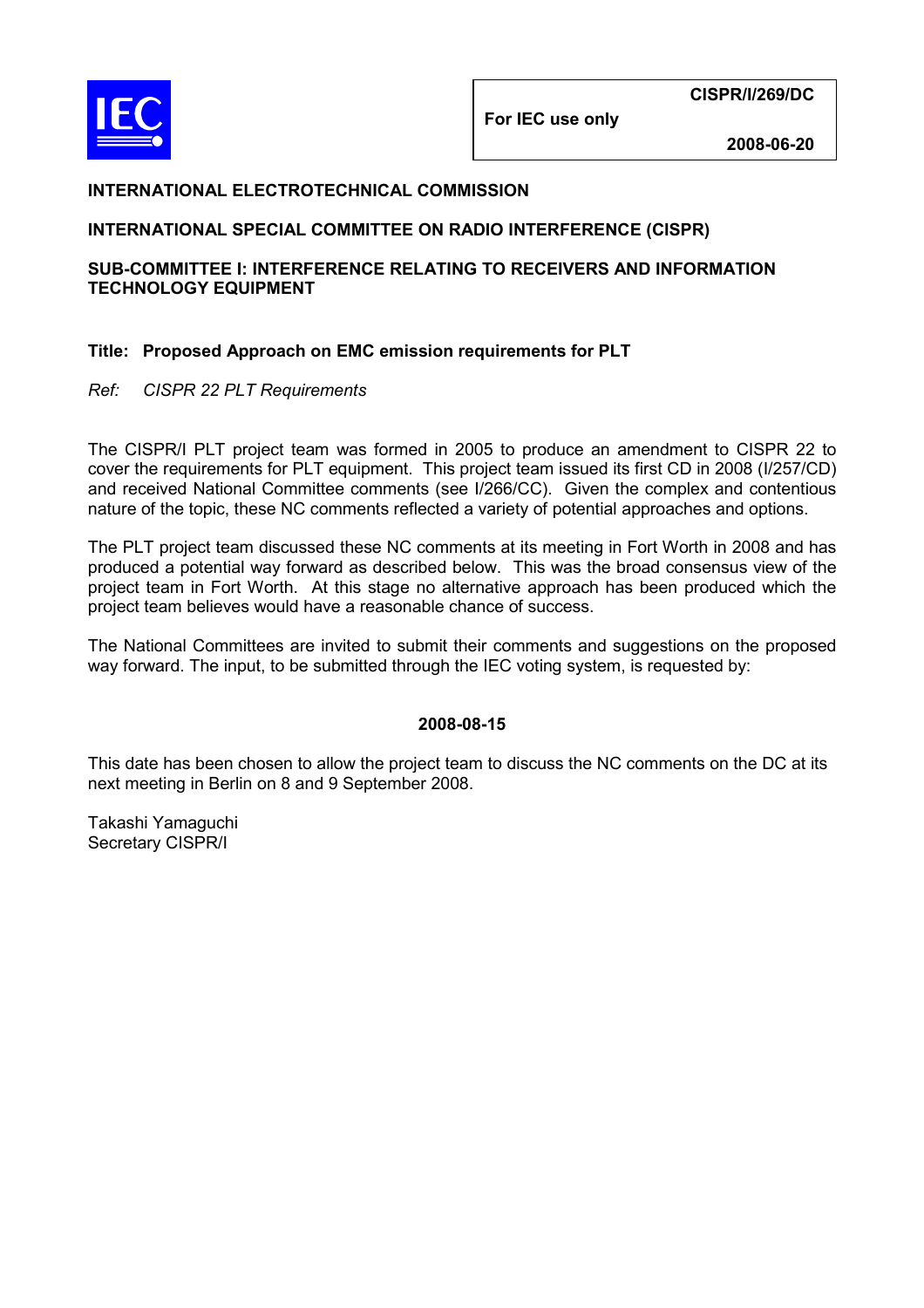## **Background**

CISPR/I has been exploring the options to specify requirements for PLT equipment for about 7 years and has struggled to come to an agreement on the requirements. The basic contentious issue is the chance that the emissions from the wanted signal from the PLT modems will interfere with Radio services in the HF band.

In order to resolve this dichotomy CISPR/I has explored the characteristics of the power wiring around the world since PLT signals are driven from a balanced source. The issue in CISPR/I has resolved into the question of the balance of this power network and how much radiation will be produced by PLT operating over this network.

Over the last few years significant data has been captured on mains network performance which has been converted into an LCL value for the mains which can be used to predict interference. This estimation has been extremely contentious.

It is clear that the measured LCL values show significant variation and the distribution of these LCL values give National committees significant opportunity to draw their own conclusion as to the applicable LCL. Values proposed have varied from 0-40dB for this parameter.

In I/257/CD the PLT PT came to a consensus within the group (based on at least 66% support) that a value of 24 dB should be used for this LCL value.

The NC comments showed that this consensus did not extend to the National committees themselves. The following shows the chairman's view of the NC comments (see I/266/CC) and was the basis of the discussions in the PLT group

"Summary of the positions of the 22 P members who sent comments:

- 6 "supports the CD": BE, CH, ES, FR, IL, IT
- 4 "no opposition to the CD": CA, CN, CZ, KR (PT observer in CIS/I)
- 1 "adjustment required on important parameters": JP
- 2 "other methods proposed": NL (DM filter+AMN), GB (AMN+relaxation+notch)
- 8 "strong opposition (AMN or LCL of 6 dB required)": AT, AU, CY, DK, FI, ZA, SE, US
- 1 "no consensus": DE"

Against this background there was deemed to be insufficient support for the selected approach and the group came up with an alternative approach based on a 6dB ISN.

The group recognized that the basic requirement that PLT be able to operate sets a basic limit on the wanted signal which effectively produces a need for somewhat higher limits than are given in CISPR 22.

The proposal given below gives detail of the proposal from the Project Team.